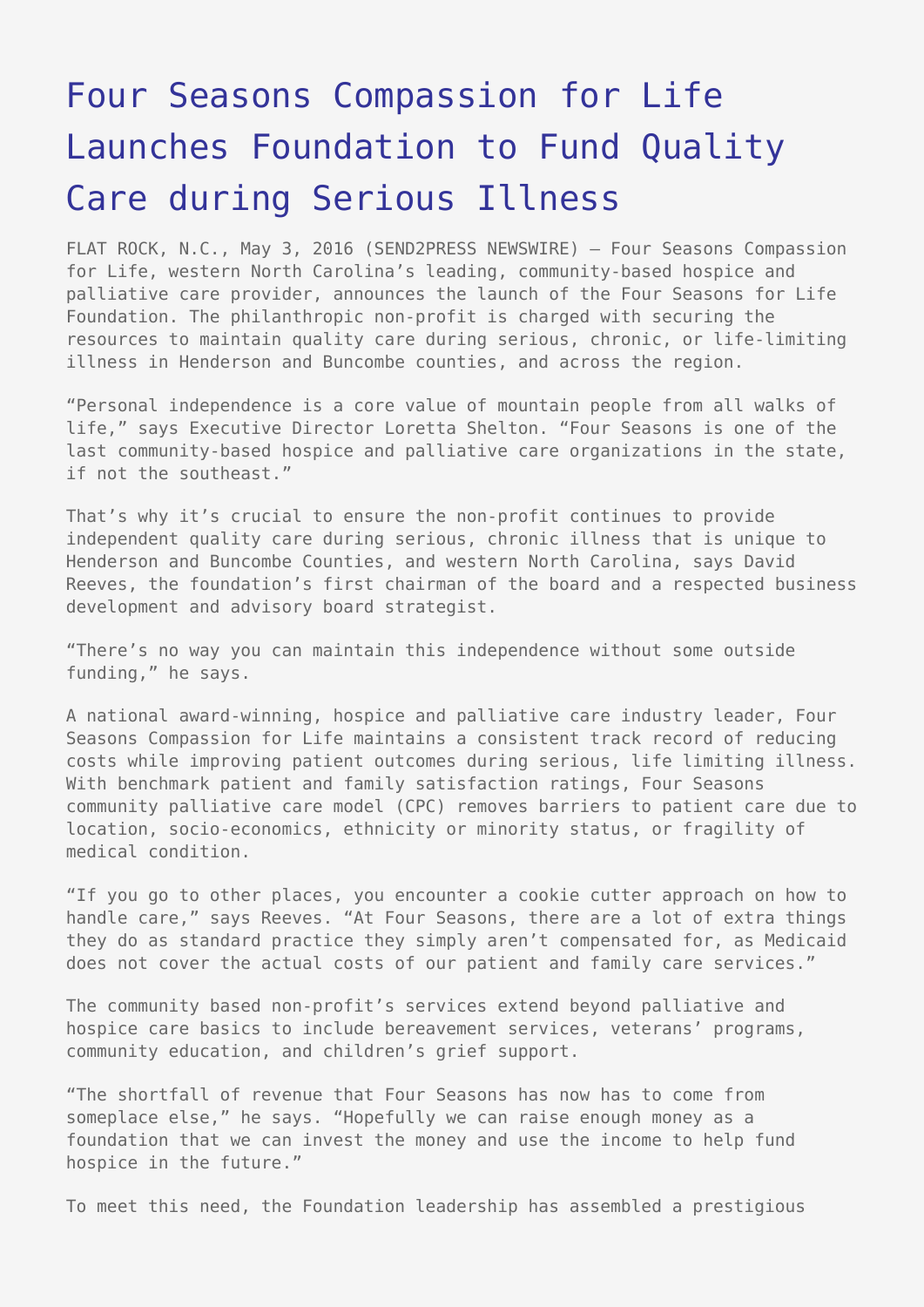founding board of directors. In addition to Reeves, members include: Ruth Birge, Dick Burns, Caroline Gunther, Lynn Penny, Cindy Schirmer, Sandy Williams, and Nancy Bouvet, all of Hendersonville; Mary Coffey of Flat Rock; Sherri Lynn Haggard of Fletcher; Henry Johnson of Laurel Park; David Rhew of Horseshoe; and Robert Seiler of Saluda.

Shelton and Reeves agree that the Four Seasons tradition of co-creation will provide a necessary advantage to boost the growth, productivity and create the assets needed to assure the future of Four Seasons for future generations.

Chris Comeaux, CEO, says that given the many challenges the government continues to throw at healthcare providers, the Four Seasons Operating Board remains focused on policy, with little time left for funding considerations.

"For example, out of an hour and half meeting we might  $-$  if we were lucky  $$ have five minutes remaining to talk about fundraising. Now having a highly competent, high powered Foundation Board which focuses on nothing except fund raising is a blessing. Their talent, expertise and time is dedicated exclusively to this major priority," he says.

Four Seasons added "Co-Creating the Care Experience" as its tag line in 2009. Co-creation refers to a business practice of creating solutions within communities through collaboration with those served. Though the term was coined in the early 2000s, with frequent references to innovations adopted by the Nike(TM) brand, co-creation with the community is a commitment Four Seasons has honored since it was first incorporated in 1979.

Shelton believes that co-creation extends to partners within the community who support the Four Seasons Compassion for Life Foundation. Secured funding ensures that care choices are uniquely created to meet community needs well into the future.

One of the keys to economic viability in any region is quality health care, she says. An investment in Four Seasons ensures that every person who lives and works in our area has access to the care they deserve. The impact of that commitment improves short and long term economic outlooks for the region, she says.

"Our family, friends and neighbors will get the care they need during serious, life altering illness without regard to economic status, age, or other exclusionary criteria," she says. "Highly qualified workers will be attracted by the knowledge that their needs will be met should the unthinkable occur."

Plus, faced with a rapidly changing, unpredictable health care future, the idea of neighbor helping neighbor resonates with people from all walks of life who call these mountains "home," says Shelton.

"Co-creating philanthropic investment opportunities within our community will ensure that this high quality of care remains available for those with serious illness, and it will remain available whether or not the individual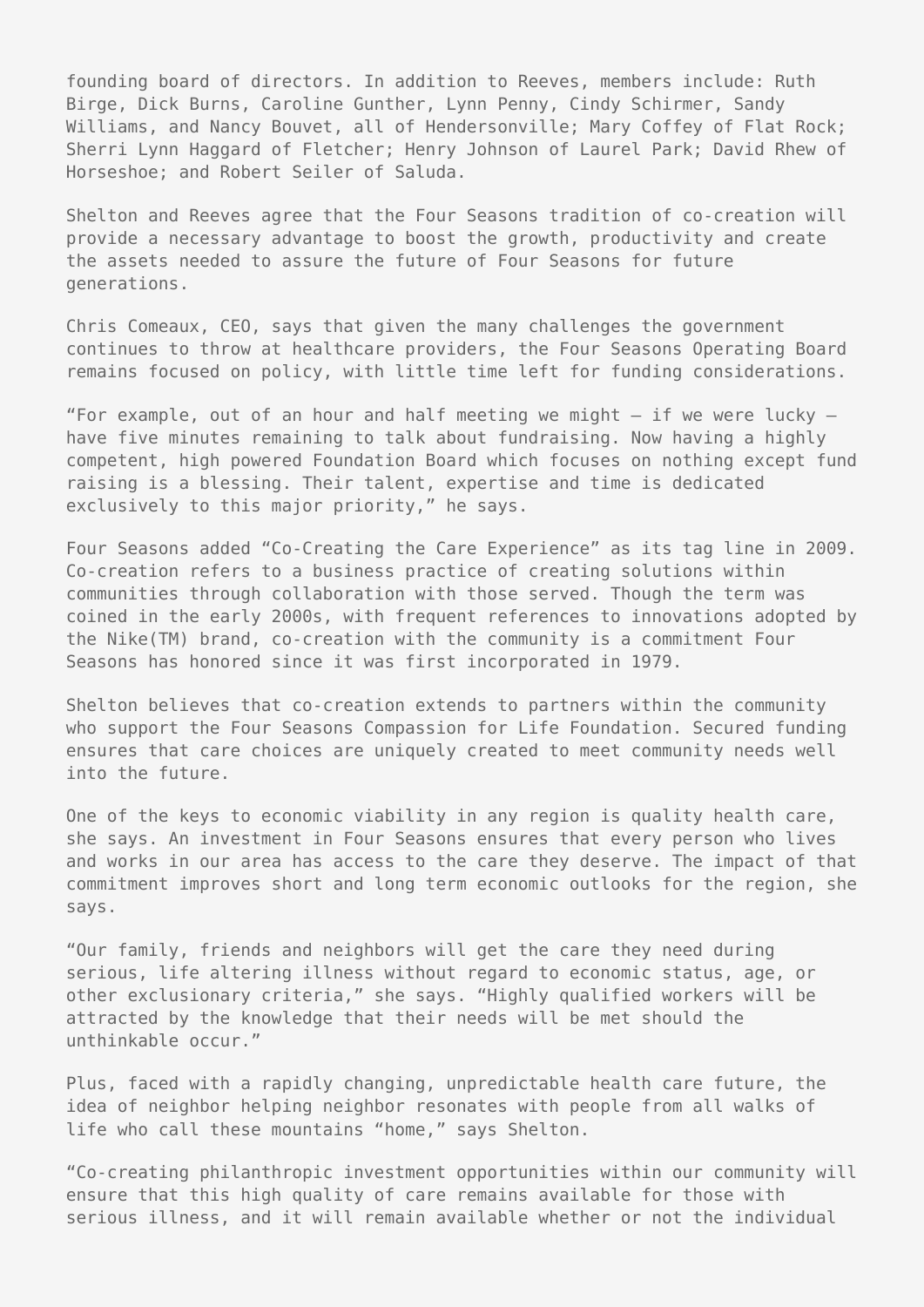can pay," she says.

Four Seasons' patients are already receiving the benefit of the new Foundation's commitment, says Comeaux.

#### **About Four Seasons Compassion For Life:**

Four Seasons Compassion for Life –<http://www.fourseasonscfl.org> – is a 501(c)(3) non-profit organization with a dedicated team of health care professionals, social workers, spiritual care professionals and volunteers deeply committed to its mission of "Co-Creating the Care Experience." Nationally known for its leadership in innovative, quality hospice and palliative care services, and serving western North Carolina, the agency is a former Circle of Life award recipient from the American Medical Association.



## **About Four Seasons Compassion for Life Foundation:**

The Four Seasons Compassion for Life Foundation is a non-profit organization dedicated to the philanthropic support of the Four Seasons mission and building legacy through charitable giving of individuals, families, community organizations, and corporate partners. The Foundation commits to secure a sustainable future for quality, independent care for those facing chronic, serious or life-limiting illness in western North Carolina.

Twitter: @fscfl #WNC #FourSeasonsCFL

## **\*IMAGES FOR MEDIA:**

(1) Send2Press.com/wire/images/16-0503-Loretta-Shelton-300dpi.jpg

Caption: Foundation Executive Director Loretta Shelton discusses the increasing need for western North Carolina veteran recognition and funding with HonorAir's founder and Honor Flight Network co-founder Jeff Miller,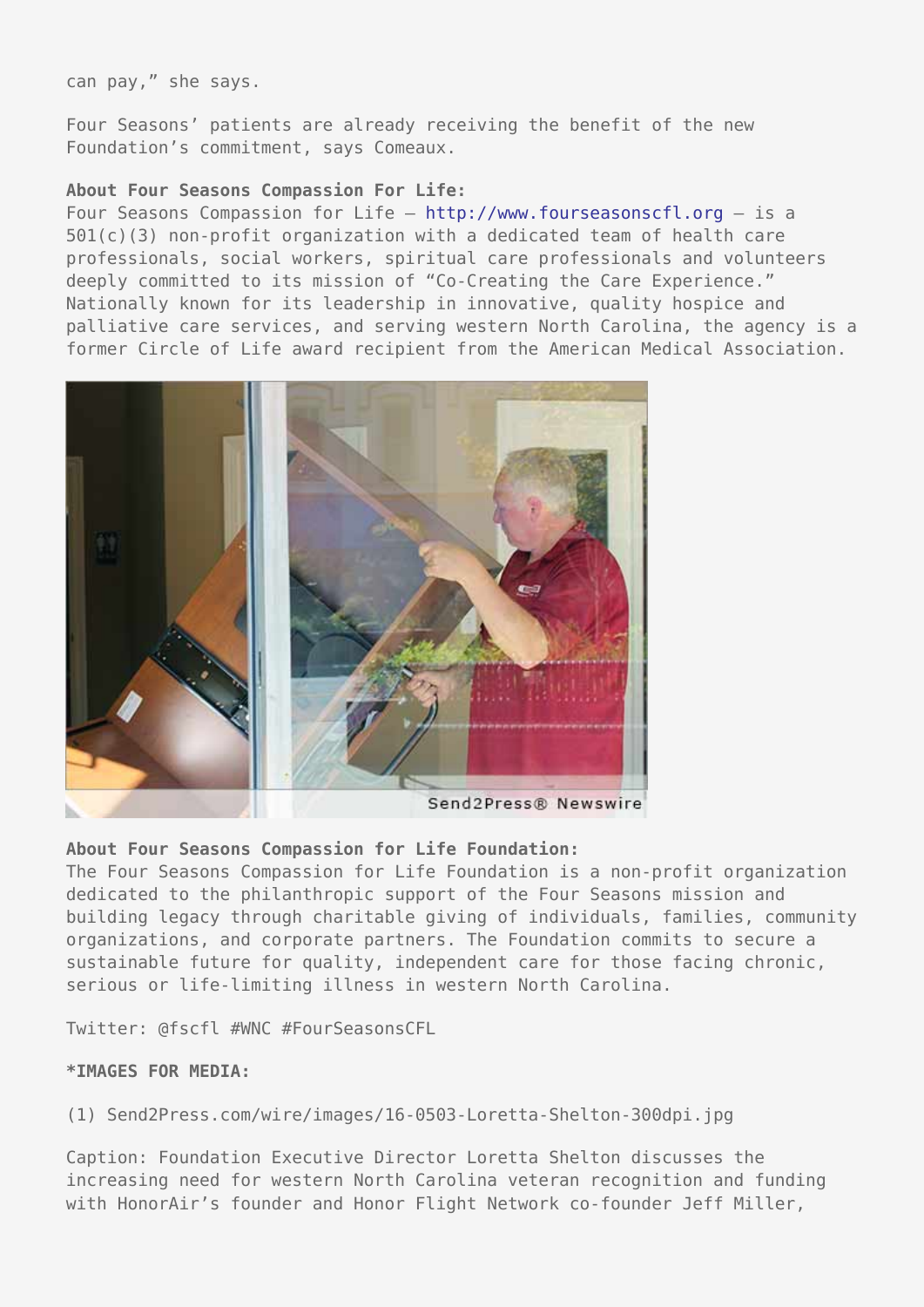Hendersonville. Miller, a Hendersonville City Council member, received a 2014 Caring Awards winner for his role in honoring World War II veterans. Four Seasons Compassion for Life is a "We Honor Veterans" partner, recognizing the contributions of more than 120 U.S. Armed Forces veterans facing chronic illness.

(2) Send2Press.com/wire/images/16-0503-Eric-McCraw-300dpi.jpg

Caption: Eric McCraw, a staff member of the Four Seasons Foundation and Hospice Home Store, assists the Foundation with its move into its new offices in downtown Hendersonville, N.C.

News issued by: Four Seasons Compassion for Life



Original Image: https://www.send2press.com/wire/images/16-0503-Loretta-Shelton-500×375.jpg

#### # # #

Original Story ID: 2016-0503-05 (11079) :: four-seasons-compassion-for-life-launchesfoundation-to-fund-quality-care-during-serious-illness-2016-0503-05

Original Keywords: Loretta Shelton Four Seasons Compassion for Life FLAT ROCK North Carolina FLAT ROCK, N.C.

Alternate Headline: Four Seasons Compassion for Life Foundation ensures the future of community-based health care in N.C.

**NEWS ARCHIVE NOTE:** this archival news content, issued by the news source via Send2Press Newswire, was originally located in the Send2Press® 2004-2015 2.0 news platform and has been permanently converted/moved (and redirected) into our 3.0 platform. Also note the story "reads" counter (bottom of page) does not include any data prior to Oct. 30, 2016. This press release was originally published/issued: Tue, 03 May 2016 15:32:39 +0000